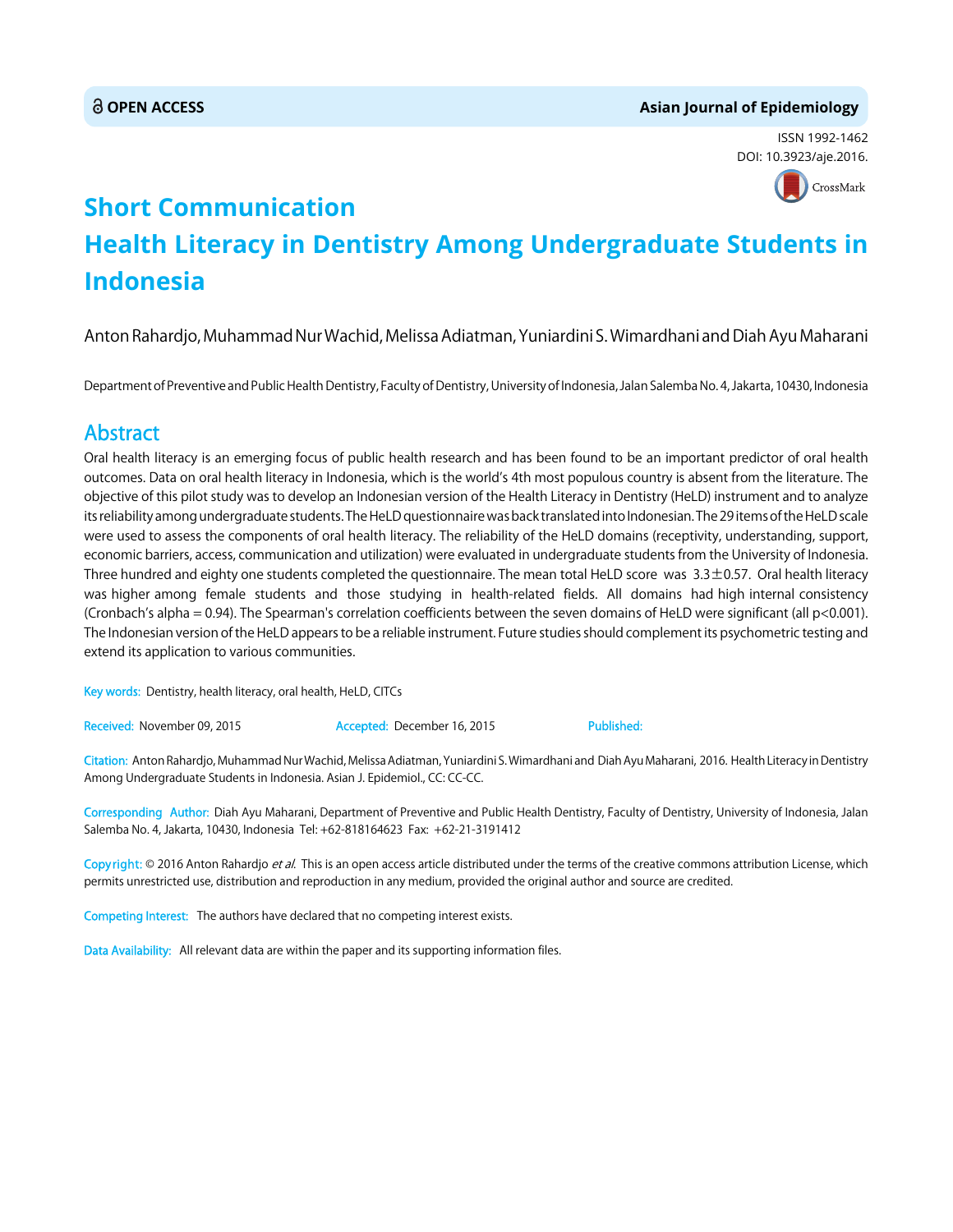# INTRODUCTION

Oral health literacy is defined as the degree to which individuals have the capacity to gain, process and understand basic oral health information and services needed to make appropriate oral health decisions (Dickson-Swift et al., 2014). Therefore, a community's oral health literacy level affects the overall burden of oral health diseases and contributes to the presence of oral health disparities (Petersen et al., 2005). Oral health literacy is an important contributing factor to the global disease burden, especially in Indonesia (Maharani and Rahardjo, 2012). Identification of levels of health literacy may help tailor interventions that can be implemented to improve health outcomes (Nutbeam, 2008).

The Health Literacy in Dentistry (HeLD) instrument was developed as a reliable, valid and culturally suitable instrument to assess oral health literacy (Jones et al., 2015). The scale used the Health Literacy Management Scale (HeLMS) as a foundation. A number of theoretical constructs were included, such as one's ability to seek, understand and use oral health information to access and benefit from oral health care services (Jones et al., 2014). The HeLD has seven domains that reflect those used in the HeLMS. The HeLD accounts for the multidimensional nature of oral health literacy and encompasses the domains of receptivity, understanding, support, economic barriers, access, communication and utilization, which have all been shown to impact oral health status. The results of a HeLD pilot study highlighted its potential to be used across a variety of health care settings. However, these results still allow reliable international comparisons to be made (Dickson-Swift et al., 2014). The results of studies utilizing the HeLD tool are relevant for any studies measuring oral health literacy in marginalized or mainstream groups (Jones *et al.*, 2014). However, the findings should be replicated in other populations before the scale is used broadly in health services research. The findings will be important to determine the effects of interventions or programs aimed at improving oral health outcomes (Jones *et al.*, 2015).

One of the goals of Indonesian health policy is "Health for all," which includes dental care. Therefore, it is important to periodically assess dental health and to identify barriers to achieving good oral health (Maharani and Rahardjo, 2012). Moreover, the perceived need for and utilization of dental care among Indonesians was found to be low and there are persistent disparities in dental care (Maharani, 2009a). Low health literacy may be a cause of the low perceived need, which justifies the exploration of health literacy in the Indonesian community.

Oral health literacy has emerged as a new public health challenge and is an important predictor of oral health outcomes (Jones et al., 2014). To date, a health literacy instrument in the Indonesian language has not been available. In Indonesia, dental health can be quickly and inexpensively evaluated periodically using subjective indicators as screening instruments provided by an oral health literacy questionnaire. The objectives of this study were to develop an Indonesian version of the HeLD instrument and to examine its reliability.

## MATERIALS AND METHODS

This study was performed in 2014 and comprised a series of items in a questionnaire that was administered to a convenience sample of students from the University of Indonesia. The university is located in the urban area of Java Island, which is the most populous island in the world. A self-administered online survey was developed and sent to the students, who were invited to complete the questionnaire by email. The research protocol was approved by the Faculty of Dentistry University of Indonesia Ethical Committee prior to data collection (Approval No. 111).

The 29 items of the HeLD scale are designed to assess components of oral health literacy (Jones et al., 2014). The HeLD was modified from the HeLMS to create a scale relevant to dental health; the instrument was originally written in English (Jordan et al., 2013). It was back-translated into Indonesian version. The HeLD consists of the following 7 domains: receptivity, understanding, support, economic barriers, access, communication and utilization (Fig. 1). The 29 questions that constituted the HeLD focused on the 'Difficulty experienced'. The response options for the respondents were graded on a 5-point likert-type scale ranging from ʻWithout any difficulty to unable to do'. Scores were coded 0-4 and the possible final score range was 0-116 (Jones et al., 2014). Higher scores indicate greater oral health literacy.

Cronbach's alpha and Corrected Item Total Correlations (CITCs) were used to assess the internal consistency of the instrument. Alpha, if deleted, was used for optimal subscale assessment and was determined for each item as a measure of overall item consistency. A Cronbach's alpha coefficient of 0.70 or higher is considered satisfactory level of reliability for research instruments. A CITC value lower than 0.30 is recommended as the threshold for removing an item (Jones *et al.*, 2014).

Associations between the seven components of the HeLD scale were measured using Pearson correlations. Factors influencing oral health literacy in this study were gender, field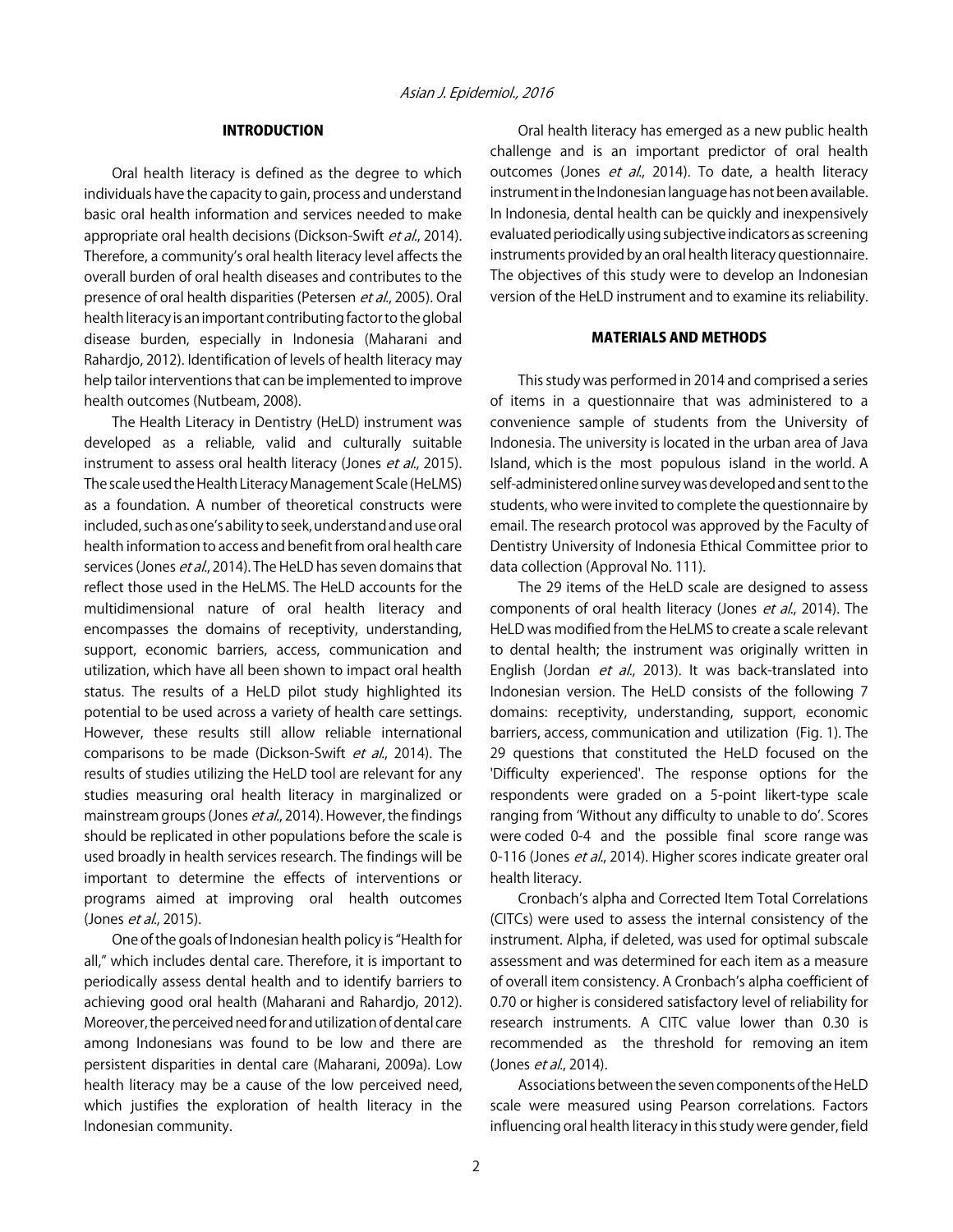#### Asian J. Epidemiol., 2016

| 1st Domain: Receptivity<br>R1. ApakahAndamemilikikemampuanuntukmengelolakesehatangigiataukesehatanmulutAnda?<br>R2. ApakahAndamampumemperhatikankebutuhankesehatangigiataukesehatanmulutAnda?<br>R3. ApakahAndamampumeluangkanwaktuuntukhal-halbaikbagikesehatangigiataukesehatanmulutAnda?<br>R4. ApakahAndamampumengubahgayahidupAndauntukmeningkatkankesehatangigiataukesehatanmulutAnda?<br>R5. ApakahAndamampumenemukaninformasikesehatangigidalambahasa yang Andamengerti?                                                                                                                                                                                                                                                                                             |
|------------------------------------------------------------------------------------------------------------------------------------------------------------------------------------------------------------------------------------------------------------------------------------------------------------------------------------------------------------------------------------------------------------------------------------------------------------------------------------------------------------------------------------------------------------------------------------------------------------------------------------------------------------------------------------------------------------------------------------------------------------------------------|
| 2nd Domain: Understanding<br>U1. ApakahAndamampumengisiformulirgigimisalnyaformulirpendaftaran?<br>U2. ApakahAndamampumembacainformasitertulismisalnyaselebaranyangdiberikankepadaAndaolehdoktergigiAnda?<br>U3. ApakahAndamampumembacabrosurmengenaiinformasikesehatangigiataukesehatanmulut yang ada di klinikgigidanruangtunggu?                                                                                                                                                                                                                                                                                                                                                                                                                                          |
| 3rd Domain: Support<br>S1. ApakahAndamampumengajakkeluargaatautemanuntukmenemaniAndakedoktergigi?<br>S2. ApakahAndamampumemintaseseoranguntukmenemaniAndakedoktergigi?<br>S3. ApakahAndamampubertanyakepadakeluargaatauteman-temanuntukmembantumemahamiinformasikesehatangigiataukesehatanmulut?                                                                                                                                                                                                                                                                                                                                                                                                                                                                             |
| 4th Domain: Economic Barriers<br>E1. ApakahAndamampumembayarseorangdoktergigi?<br>E2. ApakahAndamampumembayartransportasikeklinikgigi?<br>E3. ApakahAndamampumembayarobatuntukmengelolakesehatangigiataukesehatanmulutAnda?                                                                                                                                                                                                                                                                                                                                                                                                                                                                                                                                                  |
| 5th Domain: Access<br>A1. ApakahAndamengetahuidimanaseorangdoktergigidapatdihubungi?<br>A2. ApakahAndamengetahuibagaimanamendapatkanjanjidengandoktergigi?<br>A3. ApakahAndamengetahuiapa yang harusdilakukanuntukmendapatkanjanjidengandoktergigi?<br>A4. ApakahAndamengetahuidimanaAndadapatmelihatseorangdoktergigi?                                                                                                                                                                                                                                                                                                                                                                                                                                                      |
| 6th Domain: Communication<br>C1. ApakahAndamampubertanyakepadaseorangdoktergigiuntukmembantuAndamemahamiinformasimengenaigigi?<br>C2. ApakahAndamampumendapatkaninformasiyangAndabutuhkanketikabertemuseorangdoktergigi?<br>C3. ApakahAndamampumenindaklanjutidengandoktergigiuntukmemahamiinformasimengenaikesehatangigiAnda?<br>C4. ApakahAndamampuberalihkedoktergigi lain untukmendapatkanperawatangigi yang lebihbaik?<br>C5. ApakahAndamampumendapatkanpendapat lain mengenaikesehatangigiAndadariseorangtenagakesehatangigiprofesional?<br>C6. ApakahAndamampumencaripendapat lain mengenaikesehatangigiAndadariseorangtenagakesehatangigiprofesional?<br>C7. ApakahAndamampumenggunakaninformasidariseorangdoktergigiuntukmembuatkeputusanmengenaikesehatangigiAnda? |
| 7th Domain: Utilization<br>X1. ApakahAndamampumendiskusikankesehatangigiataukesehatanmulutAndadengan orang-orang selaindoktergigi?<br>X2. ApakahAndamampumengikutipetunjukyangdoktergigiberikankepadaAnda?<br>X3. ApakahAndamampumelaksanakanpetunjukyangdoktergigiberikankepadaAnda?<br>X4. ApakahAndamampumenggunakannasihatdariseorangdoktergigiuntukmembuatkeputusanmengenaikesehatangigiAnda?                                                                                                                                                                                                                                                                                                                                                                           |

Fig. 1: Twenty nine items Indonesian version of Health Literacy in Dentistry (HeLD) instrument comprising of 7 domains

of study and year of study at the university. Statistically significant differences in scale scores with relevant oral health literacy-related factors would offer evidence of the instrument's ability to discriminate between groups. All data were analyzed using SPSS for Windows v19.

#### RESULTS

An Indonesian version of the HeLD was developed (Fig. 1). The response rate was 95%, with 381 undergraduate students of the University of Indonesia completed the questionnaire. Oral health literacy was significantly higher among female students, those studying a health-related field (e.g., Faculty of Medicine, Dentistry, Pharmacy, Public Health, or Nursing) and those in later years of study at the university (Table 1). Moreover, Table 2 presents the following findings for the 29 items of the HeLD instrument: mean item scores, Cronbach's alpha for subscales if an item was removed and CITCs. Internal reliability measured by Cronbach's alpha showed a high relatedness of all items with the overall mean HeLD score, indicating that consistency could not be improved by deleting any items. The overall Cronbach's alpha of the Indonesian version of the HeLD questionnaire was 0.94. The Cronbach's alpha coefficients of each domain were above 0.70, which is considered satisfactory. No CITC value was lower than 0.30, which allowed all items to be included in the instrument.

The highest mean scores were in the understanding domain (3.48 $\pm$ 0.12) and the lowest mean scores were in the receptivity domain (3.06 $\pm$ 0.16). The domains ranked from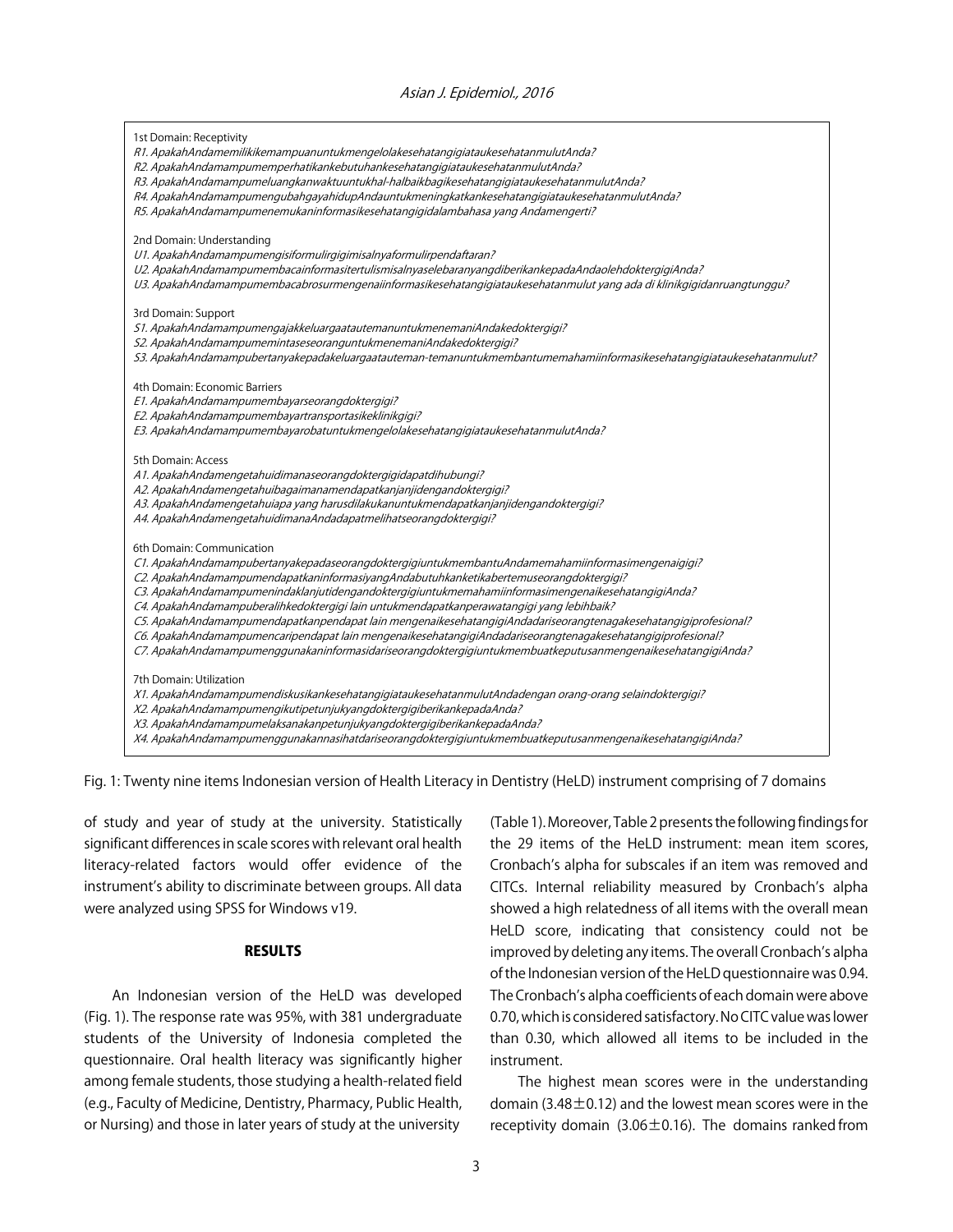# Asian J. Epidemiol., 2016

# Table 1: Participant characteristics and oral health literacy based on gender, field and year of study

| Variables                               |     | %    | Oral health literacy |           |  |
|-----------------------------------------|-----|------|----------------------|-----------|--|
|                                         | N   |      | Mean                 | <b>SD</b> |  |
| Gender                                  |     |      |                      |           |  |
| Male                                    | 86  | 22.6 | 3.06                 | 0.58      |  |
| Female                                  | 295 | 77.4 | 3.30                 | 0.55      |  |
| p-value                                 |     |      |                      | p<0.05    |  |
| <b>Field of study</b>                   |     |      |                      |           |  |
| Health-related                          | 194 | 50.9 | 3.43                 | 0.46      |  |
| Not health-related                      | 187 | 49.1 | 3.05                 | 0.60      |  |
| p-value                                 |     |      |                      | p<0.05    |  |
| <b>Years of study at the University</b> |     |      |                      |           |  |
| <2 years                                | 171 | 44.9 | 3.15                 | 0.59      |  |
| >2 years                                | 210 | 55.1 | 3.32                 | 0.54      |  |
| p-value                                 |     |      |                      | p<0.05    |  |
| Total                                   | 381 | 100  | 3.22                 | 0.15      |  |

SD: Standard deviation

Table 2: Item characteristics and reliability analysis

| HeLD subscale and items  |      |      | Reliability       |          |                  |  |
|--------------------------|------|------|-------------------|----------|------------------|--|
|                          | Mean | SD   | Alpha if deleted* | $CITC**$ | Cronbach's alpha |  |
| Receptivity              | 3.06 | 0.16 |                   |          | 0.84             |  |
| HeLD R1                  |      |      | 0.80              | 0.66     |                  |  |
| HeLD R2                  |      |      | 0.78              | 0.75     |                  |  |
| HeLD R3                  |      |      | 0.78              | 0.73     |                  |  |
| HeLD R4                  |      |      | 0.81              | 0.63     |                  |  |
| HeLD R5                  |      |      | 0.85              | 0.48     |                  |  |
| <b>Understanding</b>     | 3.48 | 0.12 |                   |          | 0.74             |  |
| HeLD U1                  |      |      | 0.76              | 0.49     |                  |  |
| HeLD U2                  |      |      | 0.60              | 0.61     |                  |  |
| HeLD U3                  |      |      | 0.61              | 0.62     |                  |  |
| <b>Support</b>           | 3.14 | 0.07 |                   |          | 0.81             |  |
| HeLD <sub>S1</sub>       |      |      | 0.68              | 0.71     |                  |  |
| HeLD S2                  |      |      | 0.70              | 0.71     |                  |  |
| HeLD S3                  |      |      | 0.83              | 0.57     |                  |  |
| <b>Economic barriers</b> | 3.33 | 0.28 |                   |          | 0.87             |  |
| HeLD E1                  |      |      | 0.75              | 0.82     |                  |  |
| HeLD E2                  |      |      | 0.90              | 0.68     |                  |  |
| HeLD E3                  |      |      | 0.73              | 0.82     |                  |  |
| <b>Access</b>            | 3.33 | 0.27 |                   |          | 0.88             |  |
| HeLD A1                  |      |      | 0.84              | 0.73     |                  |  |
| HeLD A2                  |      |      | 0.79              | 0.85     |                  |  |
| HeLD A3                  |      |      | 0.81              | 0.83     |                  |  |
| HeLD A4                  |      |      | 0.90              | 0.64     |                  |  |
| Communication            | 3.13 | 0.32 |                   |          | 0.85             |  |
| HeLD <sub>C1</sub>       |      |      | 0.83              | 0.56     |                  |  |
| HeLD C2                  |      |      | 0.82              | 0.64     |                  |  |
| HeLD <sub>C3</sub>       |      |      | 0.82              | 0.67     |                  |  |
| HeLD C4                  |      |      | 0.84              | 0.50     |                  |  |
| HeLD C5                  |      |      | 0.82              | 0.65     |                  |  |
| HeLD C6                  |      |      | 0.81              | 0.68     |                  |  |
| HeLD C7                  |      |      | 0.83              | 0.60     |                  |  |
| <b>Utilization</b>       | 3.26 | 0.29 |                   |          | 0.80             |  |
| HeLD X1                  |      |      | 0.88              | 0.45     |                  |  |
| HeLD X2                  |      |      | 0.70              | 0.74     |                  |  |
| HeLD X3                  |      |      | 0.71              | 0.72     |                  |  |
| HeLD X4                  |      |      | 0.72              | 0.69     |                  |  |

\*Cronbach's alpha for sub-scales if an item was removed, \*\*CITC: Corrected item-total correlation

highest to lowest mean scores were as follows: understanding health information (HeLD R1-R5), accessing dental healthcare services (HeLD U1-U3), socioeconomic considerations (HeLD E1-E3), being proactive and using health information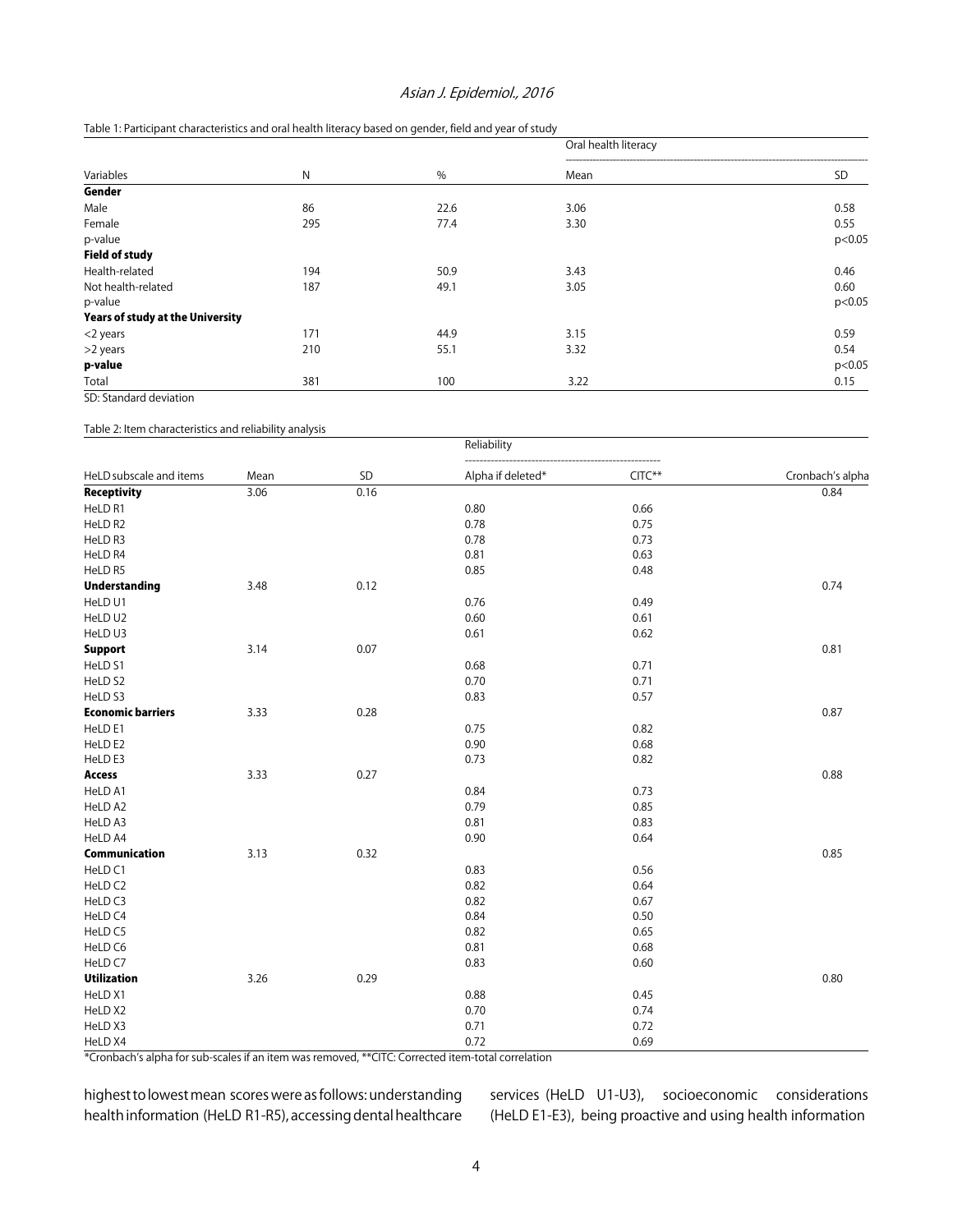Table 3: Associations (Spearman's correlations) between the seven domains of the HeLD scale

| Components        |       | 2     | 3       | 4     | 5     | 6     |  |
|-------------------|-------|-------|---------|-------|-------|-------|--|
| Receptivity       |       |       |         |       |       |       |  |
| Understanding     | 0.516 |       |         |       |       |       |  |
| Support           | 0.467 | 0.411 |         |       |       |       |  |
| Economic barriers | 0.295 | 0.294 | 0.311   |       |       |       |  |
| Access            | 0.397 | 0.335 | 0.405   | 0.526 |       |       |  |
| Communication     | 0.597 | 0.467 | 0.524   | 0.465 | 0.567 |       |  |
| Utilization       | 0.573 | 0.493 | 0.474   | 0.359 | 0.437 | 0.632 |  |
|                   |       |       | - - - - |       |       |       |  |

Correlations were all significant at the p<0.01 level

(HeLD X1-X4), social support (HeLD S1-S3), communication with health professionals (HeLD C1-C7) and patient attitudes toward health. The correlations between each latent variable are shown in Table 3. Item subscale correlations ranged from 0.3-0.6, indicating the multidimensionality of the scale. Correlations were all significant at the p<0.01 level.

# **DISCUSSION**

Persistent inequality of oral health in Indonesia has been reported (Maharani and Rahardjo, 2012; Maharani, 2009a, b). Dental public health improvements remain a fundamental need in Indonesia (Rahardjo et al., 2015). Strategies to reduce oral health inequalities are not possible without improving other influential factors, including public oral health literacy, oral health service providers and policy makers (Horowitz and Kleinman, 2012). Previous findings confirm that the majority of tools are heavily biased toward word recognition, numeracy and reading skills. Those tools do not cover aspects such as health behaviors or service utilization (Dickson-Swift et al., 2014). More recent developments have attempted to include other important factors, such as decision-making and service navigation. The HeLD is one of such instrument, making the HeLD an appropriate instrument to assess oral health literacy in Indonesia.

This study included undergraduate students from a public university in Indonesia. The students come from many parts of Indonesia and represent the various tribes of Indonesia. Moreover, this convenient sample was also chosen to increase the visibility of an online questionnaire. Indonesia has a fast growing netizen, which makes online subjective assessments feasible in the near future. A shorter version of the HeLD has been developed, which could make the instrument easier and more efficient to use in research and clinical settings (Jones et al., 2015). The shorter version may also increase the potential to expedite an oral health literacy assessment in Indonesia. The results will lead to interventions to increase oral health literacy and thus lead to better oral health among citizens. Nonetheless, further studies should be conducted to explore the use of the instrument in other Indonesian settings.

Although, this is the first study to evaluate oral health literacy in Indonesia, the results may have limited generalizability. Furthermore, the questionnaire may not be representative of all undergraduate students in Indonesia, as only one university was included. Nonetheless, a previous study has shown that the perceptions of undergraduate students are worthy of analysis (Ariani et al., 2013). Despite the high proportion of females in our sample, which may overemphasize their oral health literacy, women tend to use dental care more than males. Women also tend to be more concerned about their health and aesthetic qualities than men (Maharani, 2009b). The tendency of greater oral health literacy and higher educational attainment among females has been previously reported (Khan et al., 2014). Individuals with higher educational attainment most likely have higher socio-economic status and are likely better informed about dental health options (Paulander et al., 2003). They may also choose to undergo regular dental check-ups that result in greater use of dental care than individuals with lower levels of education (Fisher-Owens et al., 2008). Therefore, the results of this study are consistent with previous studies that have found parallels between education and dental health service use (Maharani, 2009b).

Health literacy is an emerging focus of public health research and has been found to be an important predictor of health outcomes (Nutbeam, 2000; Ratzan, 2001; Batterham et al., 2014; Safeer and Keenan, 2005). To date, no health literacy instruments exist in Indonesia, the world's 4th most populous country. The association between health and oral health literacy was not possible to consider. This association is needed to evaluate the convergent validity of the theoretical constructs of two related instruments and to evaluate the predictive validity, which is the extent to which an instrument predicts scores on some related criterion (Babbie, 2013). In addition, the information was collected from a convenience sample of undergraduate students from a university in Indonesia and these students are likely to have higher oral health literacy than the general population. Nonetheless, screening for oral health literacy in any communities are essential (Atchison et al., 2010; Jones et al., 2007; Cho et al., 2008; Blizniuk et al., 2014; Ueno et al., 2014). To increase the validity of the Indonesian HeLD instrument, general population samples are necessary for future research. Assessments of the associations between oral health literacy and oral health outcomes are also needed. In addition, further work is needed to develop tools that are adaptive and culturally acceptable for specific populations. The tools should be sensitive to measuring changes in literacy levels resulting from any interventions. Not with standing the limitations of this study, the undergraduate students at the University of